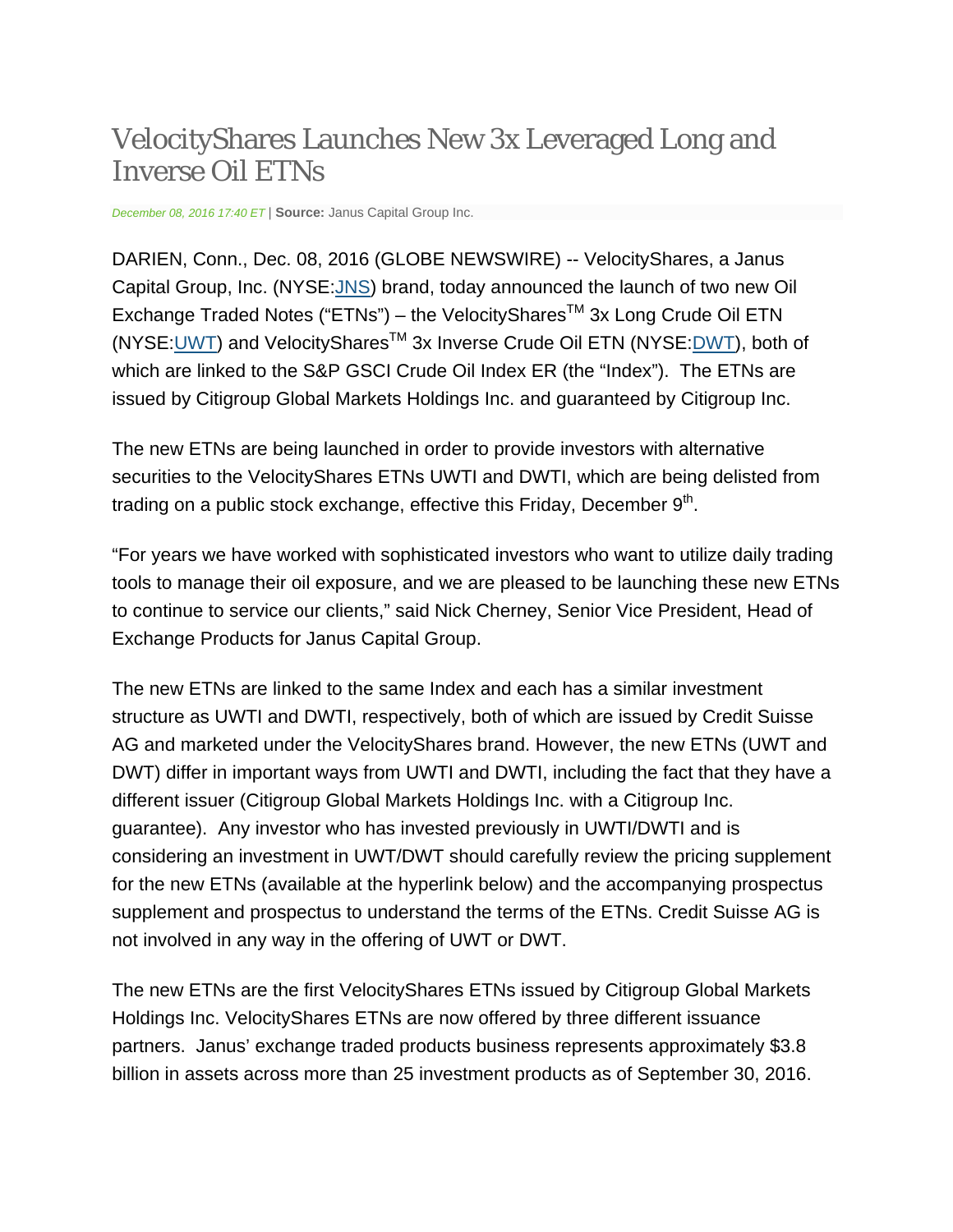Exchange‐traded notes are senior, unsecured debt securities issued by financial institutions that provide knowledgeable investors with sophisticated tools for executing their trading strategies. There are restrictions on the minimum number of ETNs investors may redeem pursuant to the ETNs' early redemption right. There may not be an active trading market in ETNs. The ETNs are subject to significant risks, as described in the pricing supplement for the ETNs.

## **About Janus Capital Group Inc.**

Janus Capital Group Inc. (JCG) is a global investment firm dedicated to delivering better outcomes for clients through a broad range of investment solutions, including fixed income, equity, alternative and multi-asset class strategies. It does so through a number of distinct asset management platforms, including investment teams within Janus Capital Management LLC (Janus), as well as INTECH Investment Management LLC (INTECH), Perkins Investment Management LLC (Perkins) and Kapstream Capital Pty Limited (Kapstream), in addition to a suite of exchange-traded products. Each team brings distinct asset class expertise, perspective, style-specific experience and a disciplined approach to risk. Investment strategies are offered through open-end funds domiciled in both the U.S. and offshore, as well as through separately managed accounts, collective investment trusts and exchange-traded products. Based in Denver, JCG has offices located in 12 countries throughout North America, Europe, Asia and Australia. The firm had complex-wide assets under management and Exchange Traded Note assets totaling \$198.9 billion as of September 30, 2016.

An investment in the ETNs involves significant risks. Please read the more detailed explanation of risks relating to an investment in the ETNs in "Risk Factors" in the applicable pricing supplement (available at the hyperlink below).

The ETNs are intended to be daily trading tools for sophisticated investors to manage daily trading risks. They are designed to achieve their stated investment objectives on a daily basis, but their performance over different periods of time can differ significantly from their stated daily objectives. The ETNs are riskier than securities that have intermediate- or long-term investment objectives, and may not be suitable for investors who plan to hold them for a period other than one day. Any decision to hold the ETNs for more than one day should be made with great care and only as the result of a series of daily (or more frequent) investment decisions to remain invested in the ETNs for the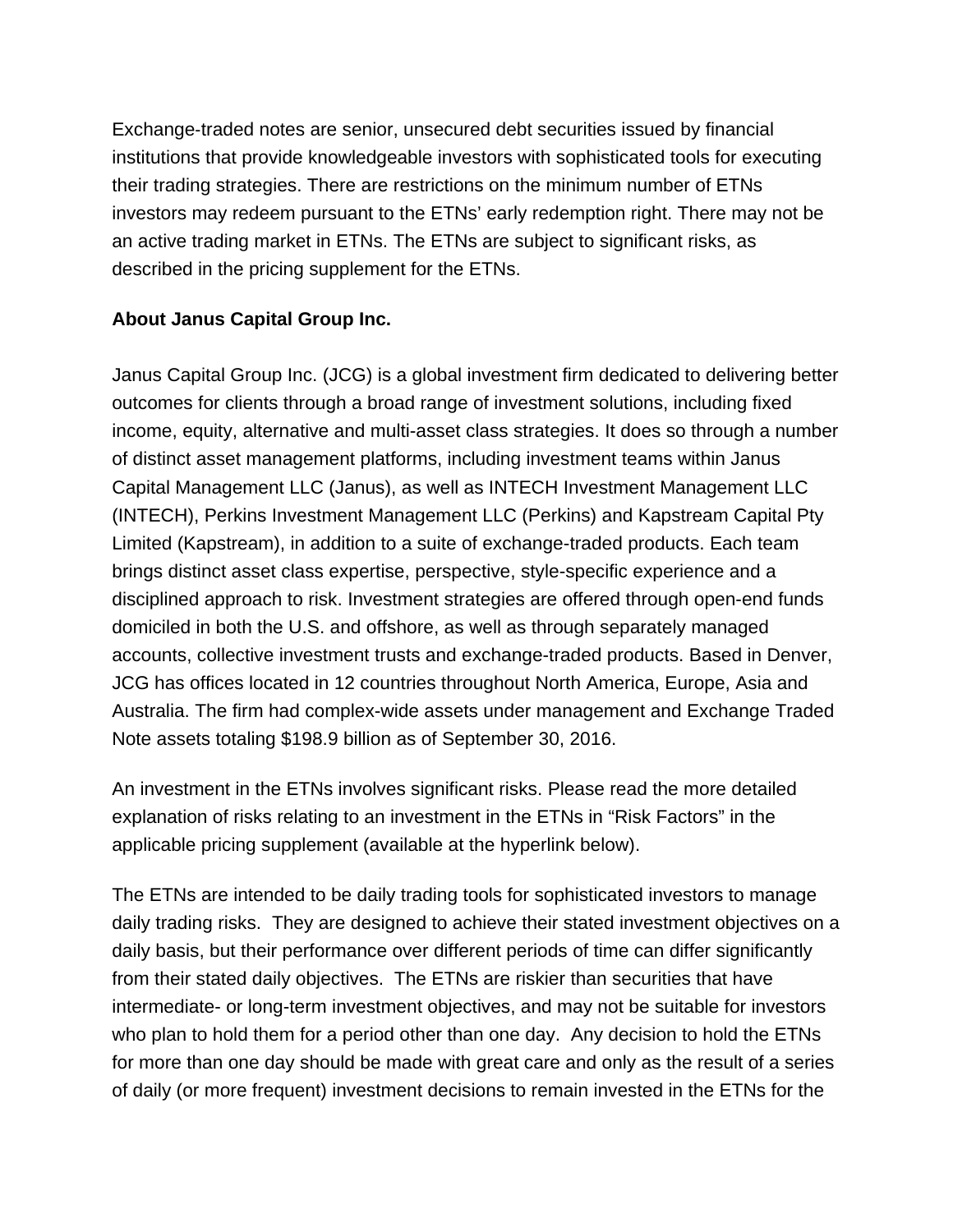next one-day period. Accordingly, the ETNs should be purchased only by knowledgeable investors who understand the potential consequences of an investment linked to the Index and of seeking daily compounding leveraged long or leveraged inverse investment results, as applicable. Investors should actively and frequently monitor their investments in the ETNs, even intra-day. If an investor holds the ETNs for more than one day, it is possible that the investor will suffer significant losses in the ETNs even if the performance of the Index over the time the investor holds them is positive, in the case of the 3x Long Crude Oil ETNs, or negative, in the case of the 3x Inverse Crude Oil ETNs.

*The ETNs are subject to a daily investor fee accruing at a rate of 1.50% per annum. In addition, ETNs purchased from Citigroup Global Markets Inc., the agent for the offering of the ETNs, will be subject to a creation fee, and any ETNs redeemed at the option of the holder will be subject to an early redemption fee. Such fees, charges and transaction costs may materially increase the costs of investing in the ETNs. In addition, because of daily compounding, the actual investor fee realized may exceed the stated amount. Please see the pricing supplement for the ETNs for disclosure of fees or charges relating to the ETNs.*

The term of the ETNs is 15 years. The ETN issuer has the right to accelerate all outstanding ETNs at any time as described in the pricing supplement. In addition, the ETNs will be subject to automatic acceleration if their intraday indicative value falls below a specified percentage of the prior day's closing indicative value, as described in the pricing supplement. If the ETNs are automatically accelerated, investors are likely to suffer a significant loss.

The ETNs do not pay any interest and do not guarantee any payment at maturity or upon acceleration or early redemption. The crude oil futures underlying the Index have historically been highly volatile. The ETNs are fully exposed on a 3x leveraged basis, compounded daily, to a decline in the level of the Index (in the case of the 3x Long Crude Oil ETNs) or to an increase in the level of the Index (in the case of the 3x Inverse Crude Oil ETNs). An investor may lose all or a significant portion of its investment in the ETNs. An investor will have 3x leverage only if the ETNs are purchased at the most recent closing indicative value; ETNs purchased for more or less than the most recent closing indicative value will have effective leverage on that day that is less or more, respectively, than 3x.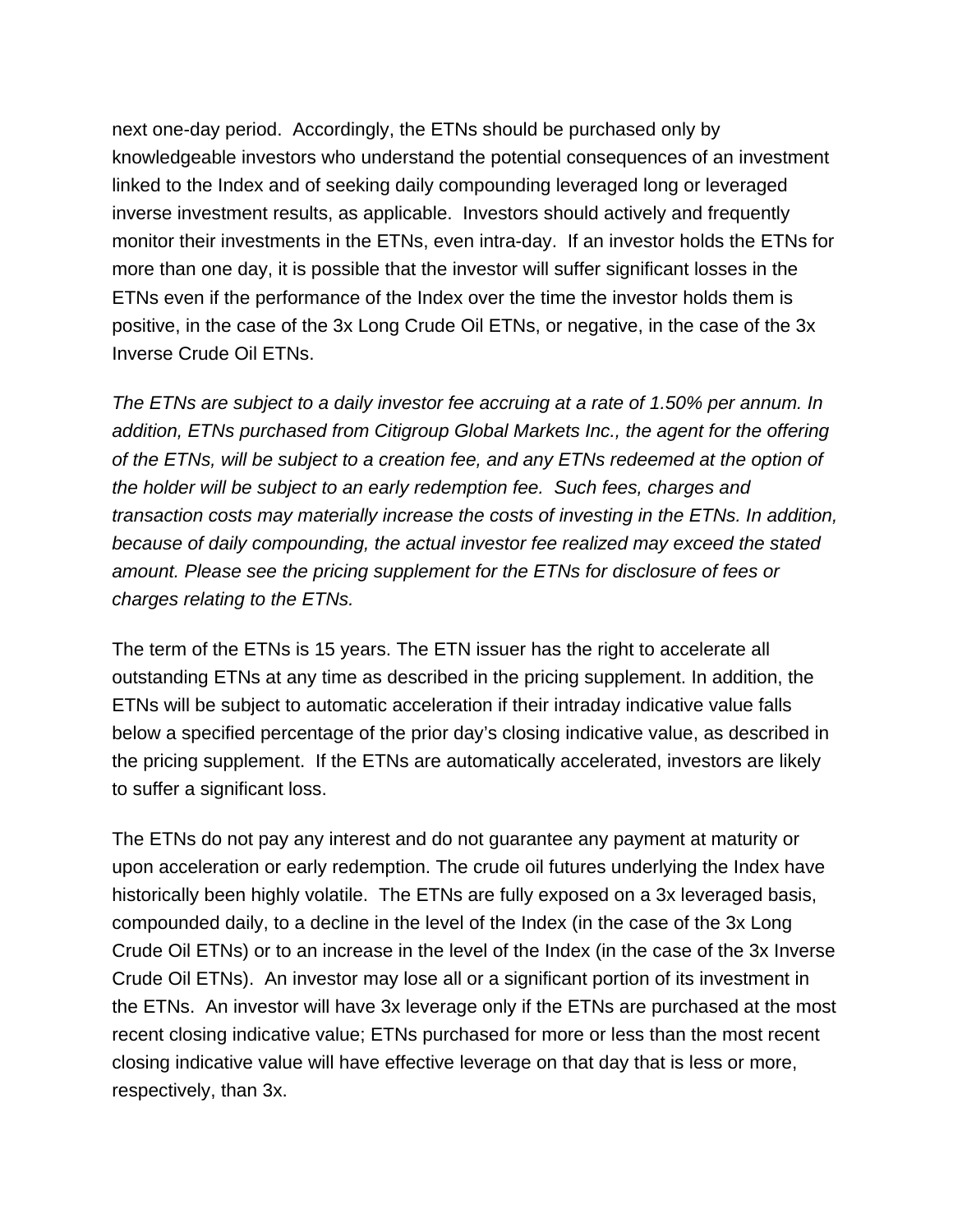The ETNs are senior unsecured debt obligations of the issuer, Citigroup Global Markets Holdings Inc., and are guaranteed by Citigroup Inc. The ETNs are not, either directly or indirectly, an obligation of or guaranteed by any other party and do not provide an investor with any entitlement to crude oil or crude oil futures contracts. Any payment to be made on the ETNs, including any payment at maturity, or upon acceleration or early redemption, depends on the ability of Citigroup Global Markets Holdings Inc. to satisfy its obligations as they come due, and upon the ability of Citigroup Inc. to satisfy any obligations under its guarantee. As a result, the actual and perceived creditworthiness of Citigroup Global Markets Holdings Inc. and Citigroup Inc. will affect the market value, if any, of the ETNs prior to maturity, acceleration or early redemption. In addition, in the event Citigroup Global Markets Holdings Inc. and Citigroup Inc. were to default on their obligations, an investor may not receive any amounts owed under the terms of the ETNs.

The daily resetting of each ETN's leveraged exposure to the Index is likely to cause each ETN to experience a "decay" effect, which is likely to worsen over time and will be greater the more volatile the Index. The "decay" effect refers to a likely tendency of the ETNs to lose value over time independent of the performance of the Index. Accordingly, the ETNs are not suitable for intermediate- or long-term investment, as any intermediate- or long-term investment is very likely to sustain significant losses, even if the Index appreciates (in the case of the 3x Long Crude Oil ETNs) or depreciates (in the case of the 3x Inverse Crude Oil ETNs) over the relevant time period. Although the decay effect is more likely to manifest itself the longer the ETNs are held, the decay effect can have a significant impact on ETN performance even over a period as short as two days.

The ETNs require an understanding of futures contracts and path dependence of investment results and are intended for sophisticated investors to use as part of an overall diversified portfolio, and should not be used as a buy and hold investment. The ETNs are risky and may not be suitable for investors who plan to hold them for more than one day.

There may not be an active trading market in the ETNs; sales in the secondary market may result in significant losses. The issuer is not obligated to maintain the listing of the ETNs on any exchange and may delist the ETNs from any exchange for any reason at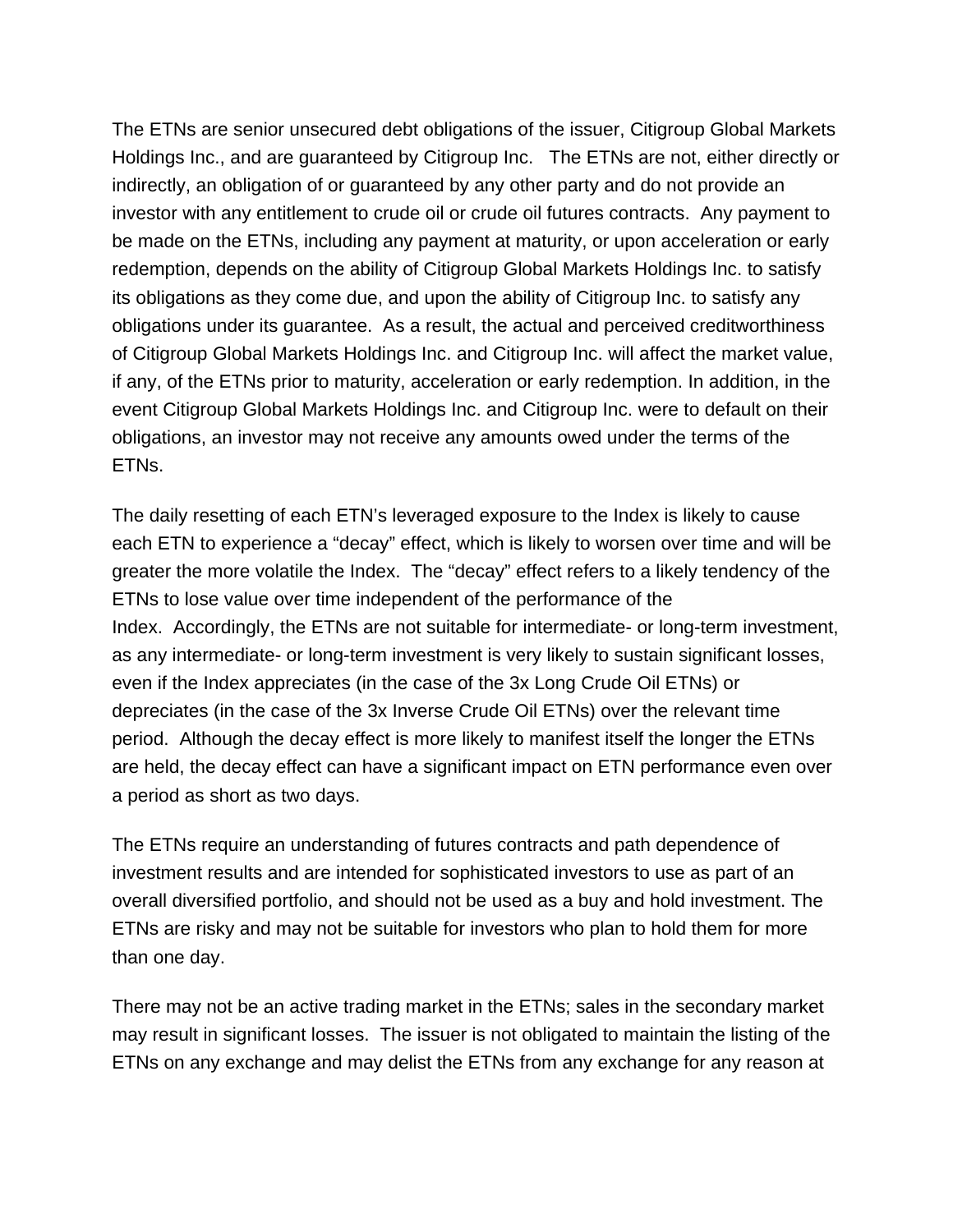any time. Any such delisting may adversely affect the liquidity and trading price of the ETNs.

The issuer is not obligated to issue any particular amount of the ETNs and may suspend further issuances at any time. If the issuer suspends further issuances of the ETNs, it is possible that the ETNs could begin to trade at a premium to the indicative value. Any premium that develops may be reduced or eliminated at any time, including as a result of an announcement that the issuer will restart issuances or an announcement that the issuer will exercise its right to accelerate the ETNs for an amount based on the indicative value. Paying a premium purchase price over the indicative value of the ETNs could lead to significant losses in the event the investor sells the ETNs at a time when such premium is no longer present in the marketplace or the ETNs are accelerated at the issuer's option.

Investors should exercise caution in trading the ETNs between 2:30 p.m. and 4:00 p.m., New York City time. During this time period, due to delays in the publication of the closing level of the Index (which is based on futures trading as of 2:30 p.m. but is not published until after 4:00 p.m.), there is expected to be uncertainty about the intrinsic value of the ETNs. The published intraday indicative value will not be based on fully upto-date information (which will not be available) during this time period, and trading prices during this time period are likely to diverge from the published intraday indicative value. For more information, please refer to the pricing supplement for the ETNs.

VelocityShares is a trade name used by Janus Distributors LLC, in connection with the marketing services it provides for the VelocityShares-branded ETNs. Janus Distributors LLC, a registered broker-dealer, does not offer or sell the ETNs, and will only conduct business in states in which it is registered, unless it is otherwise excluded or exempted from being registered in each state.

Citigroup Global Markets Holdings Inc. and Citigroup Inc. have filed a registration statement (including a pricing supplement, prospectus supplement and prospectus) with the Securities and Exchange Commission ("SEC") for the ETNs. Before you invest, you should read the pricing supplement dated December 8, 2016, the accompanying prospectus supplement and prospectus and the documents incorporated by reference into the registration statement to understand fully the terms of the ETNs and other considerations that are important in making a decision about investing in the ETNs. The